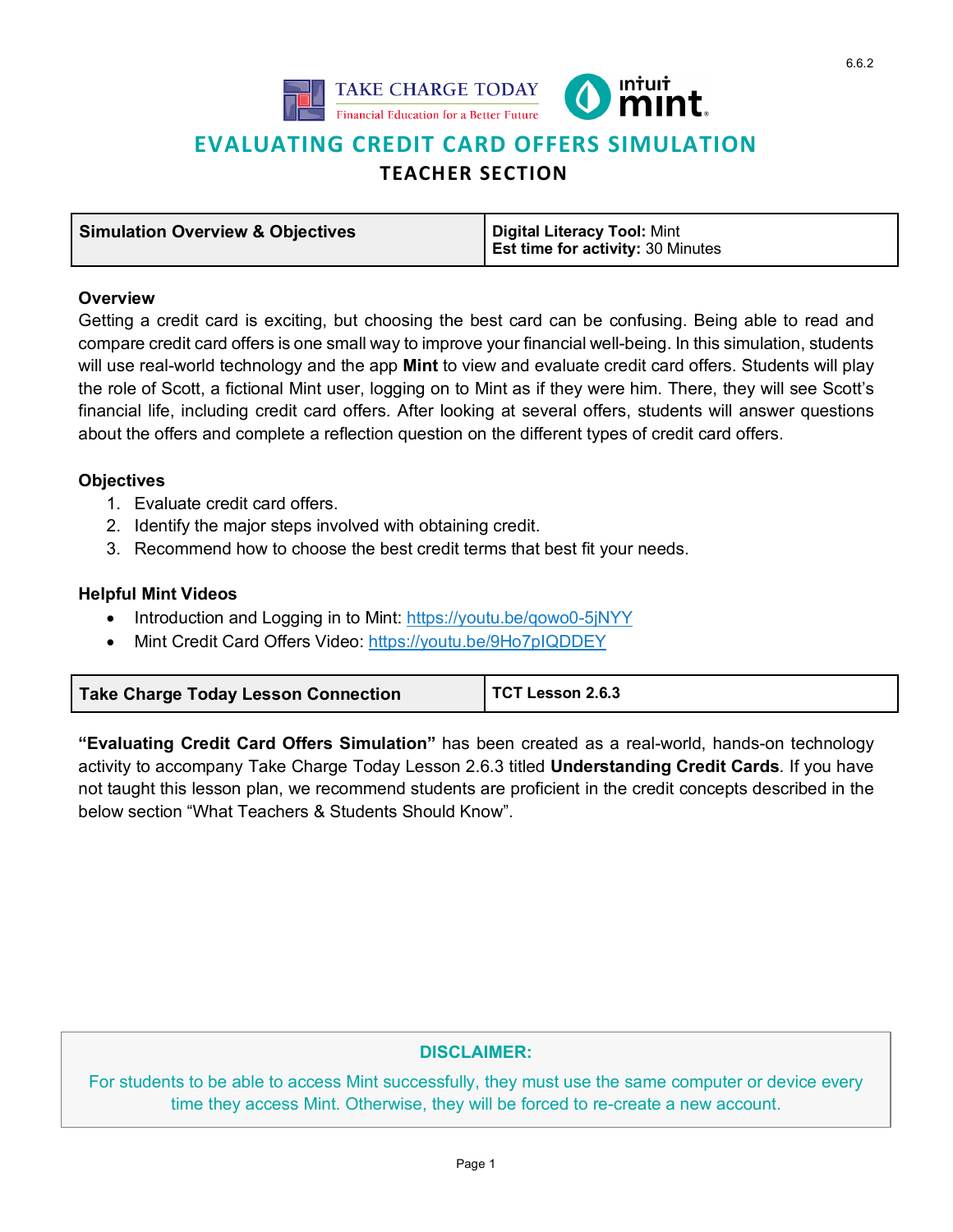# **National Standards**

- Jump\$tart National Standards in K-12 Personal Finance Education: Credit and Debt
	- $\circ$  Standard 1: Analyze the costs and benefits of various types of credit
- Council for Economic Education National Standards for Financial Literacy:
	- o Standard IV: Using Credit
- National Business Educators Association (NBEA) National Standards: Using Credit
	- $\circ$  Analyze factors that affect the choice of credit, the cost of credit, and the legal aspects of credit

| <b>Supplies</b> |  |
|-----------------|--|
|                 |  |

#### **Basics:**

- 1. Teacher Section
- 2. Student Section
- 3. [Student Simulation Worksheet](https://takechargetoday.arizona.edu/lessonplans/evaluating-credit-card-offers-simulation)
- 4. Optional Student Resource
- 5. Answer Key

#### **Supplemental:**

- 1. Device per student
- 2. Print copies or digital copies of the Student Section & Worksheet
- 3. Sticky Note, Index Card or half sheet of paper to create an Exit Slip per student

| <b>What Teachers &amp; Students Should Know</b> | Developing Concept Understanding |
|-------------------------------------------------|----------------------------------|
|                                                 |                                  |

#### **Before starting the Mint activity, teachers and students should know the following:**

- 1. The definition of a credit card
- 2. Steps involved in applying for a credit card
- 3. Credit card companies are required to disclose credit card information
- 4. Lower interest rates benefit borrowers

| Teaching Instructions & Time to Complete |
|------------------------------------------|
|                                          |

#### **Students will do the following in this simulation:**

- 1. Go to **Mint** or **Mint.com**.
- 2. Log on using directions from the **[Step-by-Step](https://takechargetoday.arizona.edu/curriculum/intuit-simulations#mint) Guide** to access Mint as the fictional user Scott.

#### **Upon logging into Mint:**

- 1. Direct students from the **Dashboard** to the **Ways to Save** tab.
	- a. A credit card icon and menu appear by default. Students need to access this section.
	- b. To complete some questions, students will be asked to select a credit card offer.

#### **The following timeline is recommended for carrying out this activity with students:**

- 2 minutes to read scenario about the Mint profile.
- 5 minutes for guided demonstration of Mint and Ways to Save tab.
- 15 minutes for students to explore Mint and complete the worksheet.
- 5 minutes for closing and check for understanding.